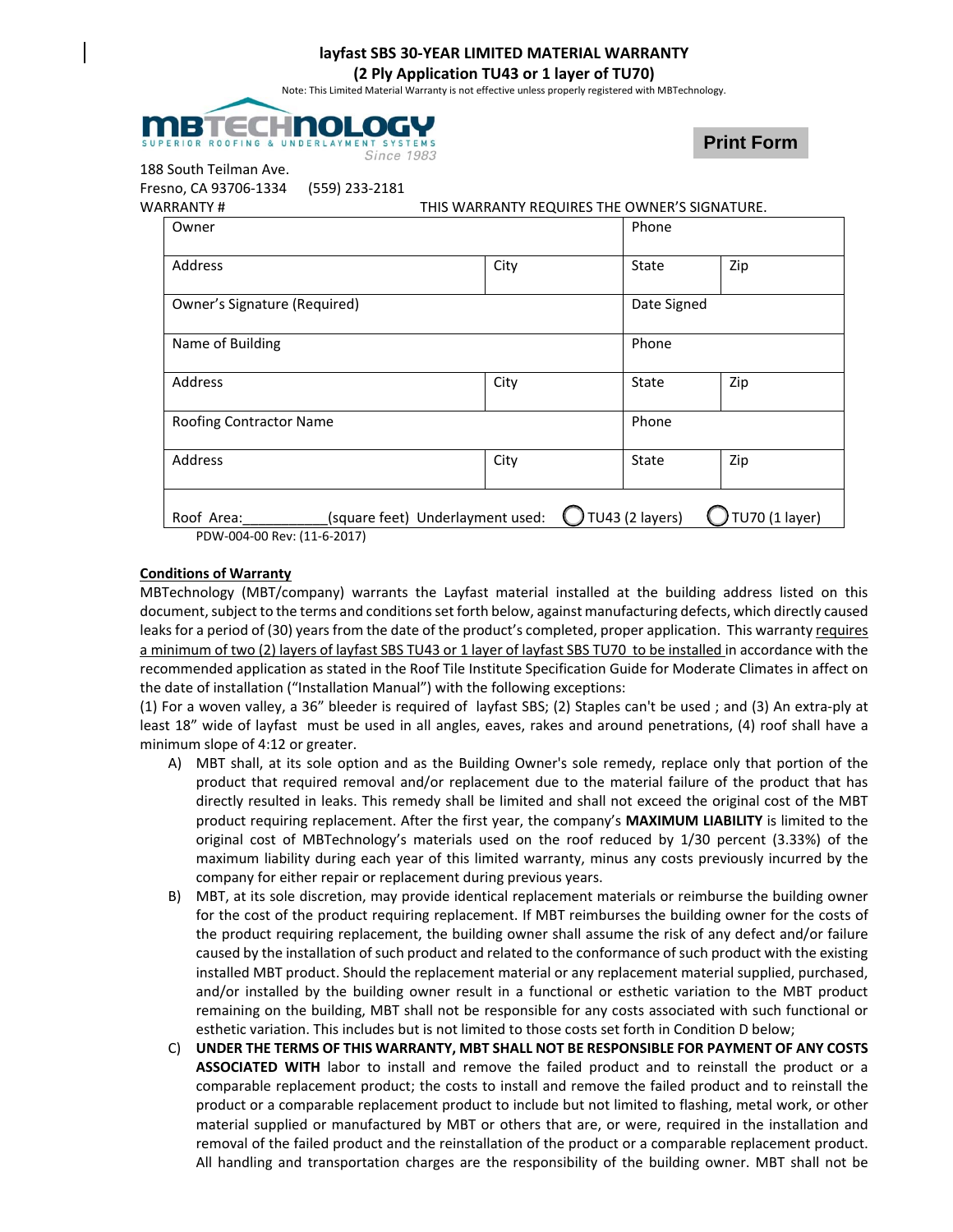responsible for the disposal costs, inspection costs, or any cost, fee, or expense related to the replacement of the failed product, except for the replacement material costs identified in Condition B above.

THIS WARRANTY IS EXPRESSLY IN LIEU OF ANY AND ALL OTHER GUARANTEES EXPRESSED OR IMPLIED, INCLUDING PURPOSE, AND IS SPECIFICALLY DEPENDENT UPON THE OWNER'S OBSERVANCE OF AND COMPLIANCE WITH THE GENERAL TERMS AND CONDITIONS OF THE GUARANTEE LISTED IN THIS WARRANTY DOCUMENT AND THOSE REQUIREMENTS OF MBT INCLUDING LATEST "SPECIFICATIONS FOR LAYFAST SBS UNDERLAYMENT." . SINCE MBT DOES NOT INSPECT MATERIAL, ONLY WARRANTY PRODUCTS. ANY STATEMENT MADE OR ANY OPINIONS OFFERED REGARDING WORMANSHIP BY ANY EMPLOYEE OR AGENT OF MBT, INC. SHALL NOT BE DEEMED AN ACCEPTANCE OF WORKMANSHIP AND SHALL NOT BE BINDING UPON MBT.

## **Limitation of Warranty**

THERE ARE NO WARRANTIES FROM MBT TO THE OWNER THAT EXTEND BEYOND THE DESCRIPTION ON THE FACE HEREOF. ALL SPECIFICATION, DESCRIPTIVE INFORMATION, RECOMMENDATIONS, OR TEST RESULTS THAT MBT HAS PROVIDED TO THE OWNER—WHETHER ORALLY OR IN CATALOG, BROCHURES, SALES FORMS, TECHNICAL REPORTS, OR OTHER DESCRIPTIVE LITERATURE—DO NOT IN AND OF THEMSELVES CONSTITUTE WARRANTIES.

MBT SHALL NOT BE LIABLE IN TORT, WHETHER FOR NEGLIGENCE UNDER THE DOCTRINE OR STRICT LIABILITY OTHERWISE OR FOR ANY LOSS OR DAMAGE RESULTING FROM ANY MATERIAL DEFECT. THE HOLDER OF THIS WARRANTY AND ALL MERCHANTS PASSING THIS WARRANTY TO THE HOLDER HEREBY WAIVE ANY LIABILITY AS AGAINST MBT IN TORT. THIS WARRANTY AND THE REMEDIES PROVIDED FOR HEREIN ARE EXCLUSIVE AND IN LIEU OF ALL OTHER OBLIGATIONS, LIABILITIES, OR EXPRESSED WARRANTIES.

# **ANY IMPLIED WARRANTIES, INCLUDING ANY IMPLIED WARRANTY OF MERCHANTABILITY AND/OR FITNESS FOR A PARTICULAR PURPOSE, ARE HEREBY EXPRESSLY EXCLUDED IN ALL JURISDICTIONS THAT PERMIT THE EXCLUSION OF THE IMPLIED WARRANTY OF MERCHANTABILITY AND FITNESS FOR A PARTICULAR PURPOSE.**

### **Additional Exclusions**

MBT shall not be liable for leaks, injuries, or damages of any kind, including but not limited to damages to underlying components or other roofing material as a result of the following:

- A) Leaks or damage caused by penetration (including penetration by fasteners).
- B) Leaks or damage caused by animals, vandalism, and abusive conditions.
- C) Damage or deterioration to other roof components as a result of inadequate drainage.
- D) Any alteration in the MBT product installation or handling recommendations.
- E) Improper fastening of the underlayment or batten, such as with staples.
- F) All natural catastrophic events, including hurricanes, hail, windstorm, cyclones, floods, earthquakes. Any animal or insect, intrusion by plants, collisions and intentional conduct, fire or explosion, war, acts of terrorism or sabotage, riots, demonstrations, strikes or lockouts, willful misrepresentation by owner or direct or indirect chemical attacks of the MBT membrane. Exposure to ionized radiation or contamination by radioactivity from nuclear fuel or nuclear waste, excessive traffic or storage over the deck on which the MBT material is installed, infiltration or condensation or moisture in or around penetrations and perimeter flashing components.
- G) Building movement, building additions or reductions, settling, distortion, settling, or cracking of roof deck, building foundation or walls, including damage attributable to or caused by alterations.
- H) Delamination, separation, cracking, or splitting of the membrane due to underlying materials.
- I) Inferior or improper workmanship in the application of the product.
- J) Improper ventilation, at minimum, ventilation must comply with FHA Minimum Property Standards.

MBT assumes no responsibility for CONSEQUENTIAL damages to the structure of the building or its contents from any type of leaks, any component roof flashings, building structure issues, or underlying surrounding areas.

Inspection. MBT reserves the right, at its discretion, to review, and/or inspect the roof, roof plans, and all aspects related to any claim presented by the warranty holder prior to making a determination of whether said claim is subject to warranty coverage. Any individual making a claim under this warranty that refuses to permit or cooperate with MBT's inspection and review his or her rights irrevocably waives his or her rights under this warranty. Such a waiver does not affect MBT's rights, limitations on its warranty, or exclusions under the terms of this warranty. Review or inspection of roof, roofs plans, building construction by an MBT agent or representative, and the limited warranty shall not constitute approval of such and shall not constitute an extension, of any kind, of the terms and conditions of this warranty. MBT does not practice engineering, architecture, or professional roof consultation. Modifications: No one is authorized to alter, change, or modify the provisions of this limited warranty other than the president of MBT, Inc.

TRANSFERABILITY: The warranty may be transferred once by the original property owner to the first subsequent owner, after notification to MBTechnology within thirty (30) days of the transfer of property. To transfer the warranty, the current holder of the warranty must contact MBTechnology and complete the warranty transfer form in writing within thirty (30) days from the date the title of the property changed. The following information must be provided: 1. Copy of the warranty. 2. The name and address of the new owner. 3. The date of title transfer